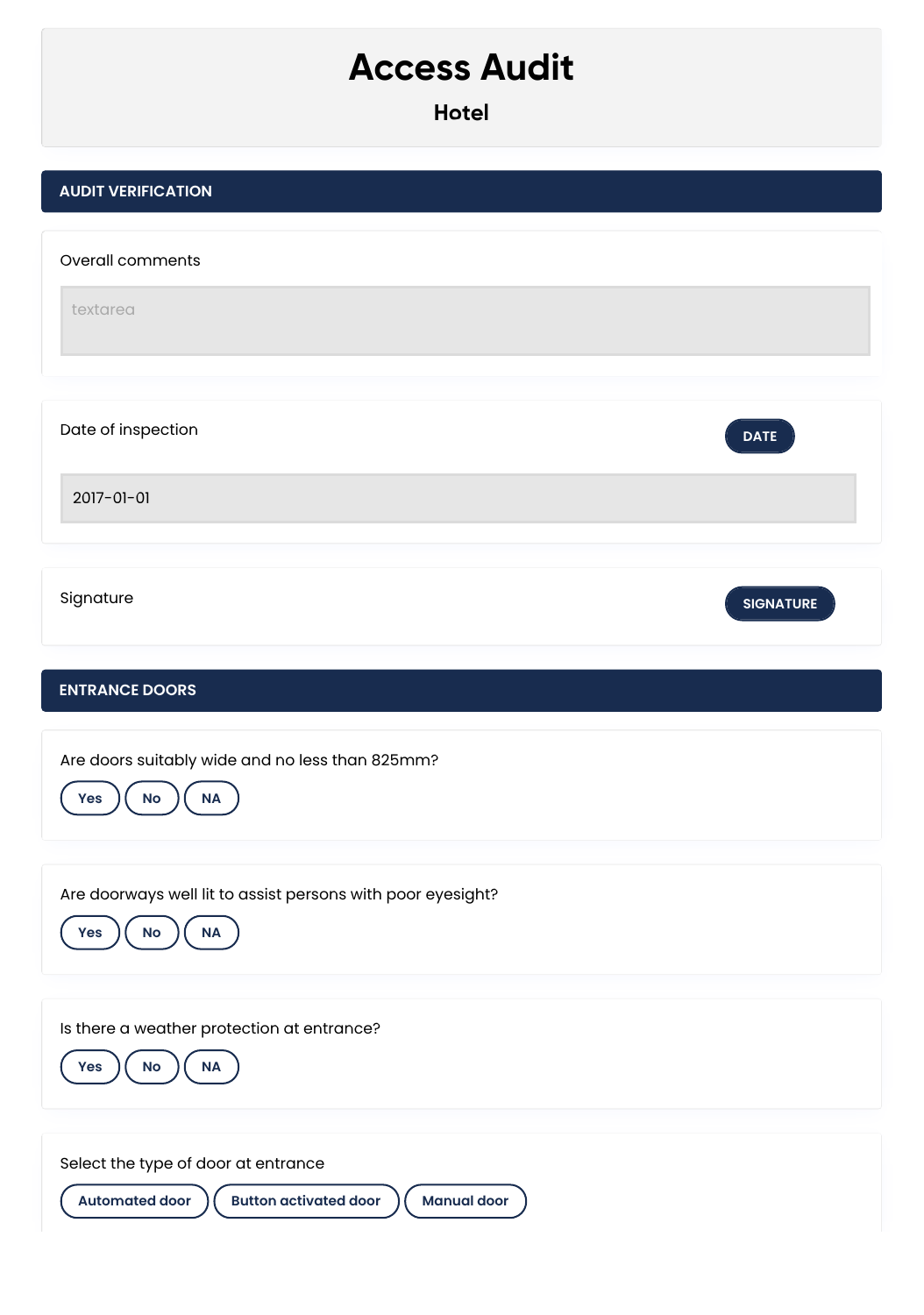Is the door furniture easy to manage?

**Yes**  $\left(\begin{array}{c} \mathsf{No} \end{array}\right)$  **NA** 

## **ENTRY CHECKS**

Is there a levelled access to the main entrance? **Yes**  $)($  **No**  $)($  **NA** Is there a levelled access to an alternative entrance? **Yes**  $\left(\begin{array}{c} \mathsf{No} \end{array}\right)$  ( NA Is there an permanent ramp access to the main entrance? **Yes**  $\left(\begin{array}{c} \mathsf{No} \end{array}\right)$  ( NA Is there an permanent ramp access to the alternative entrance?  $Yes$   $)(No)$   $(NA)$ Is access provided by lift into the premises? **Yes**  $\left(\begin{array}{c} \mathsf{No} \end{array}\right)$  ( NA Is there an access via steps using temporary ramp to the entrance? **Yes No NA** Are there any other considerations? **Yes**  $)($  **No**  $)($  **NA** 

**OTHER CHECKS**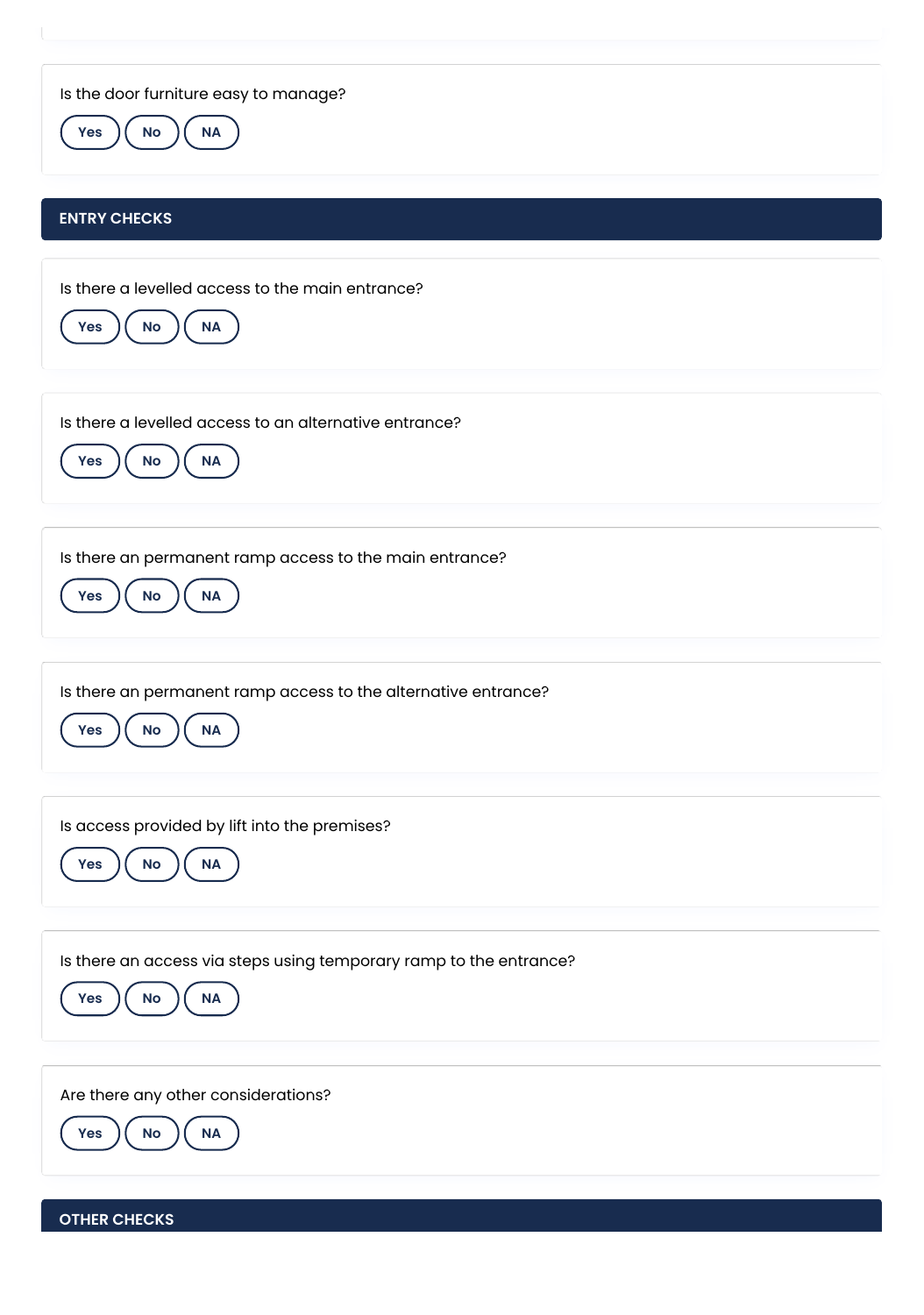| Is the reception counter lower and accessible?<br>$\sf NA$<br>No<br>Yes                                           |
|-------------------------------------------------------------------------------------------------------------------|
| Are 1 in 15 bedrooms accessible?<br>$\sf NA$<br>No<br><b>Yes</b>                                                  |
| Is there a bedroom on the ground floor?<br>Yes<br>No<br>$\sf NA$                                                  |
| Is lift accessible to the upper floor bedrooms?<br>$\sf NA$<br>$\mathsf{No}$<br><b>Yes</b>                        |
| Are alarm warning lights available in all bedrooms?<br>Yes<br>No<br>$\sf NA$                                      |
| Are portable alarm packs provided, 1 per 15 bedrooms?<br>NA<br>No<br>Yes                                          |
| Is there an allocation made for evacuation for non-ambulant persons down stairs?<br><b>No</b><br><b>NA</b><br>Yes |
| <b>PARKING OUTSIDE</b>                                                                                            |
| Did you find at least one in ten fully marked disabled car parking bays?<br>$\sf NA$<br>$\mathsf{No}$<br>Yes      |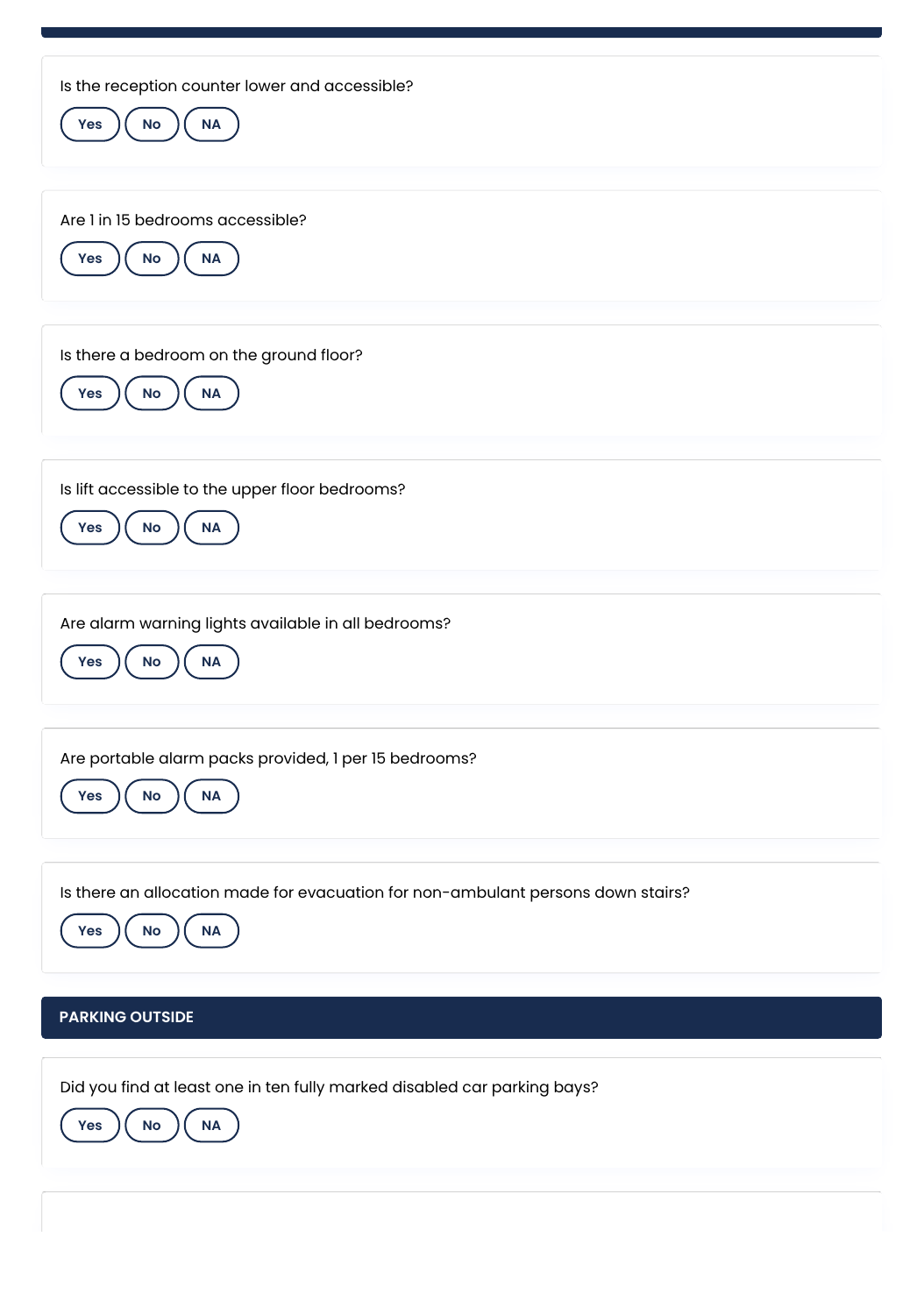Are bays near to the pub entrance?



Is there a to drop curb leading to the pub entrance?



Is there a facility for safe drop outside the pub?



If yes please provide details.

textarea

## **RESTROOM CHECKS**

Disabled toilet location seen easily on entry?



Is there at least 1 toilet accessible to Part M specification?



Is there an extended toilet cubicle in existing toilet?



## **ROUTES AND ORDERS**

Are routes clearly identifiable from entry to order point?

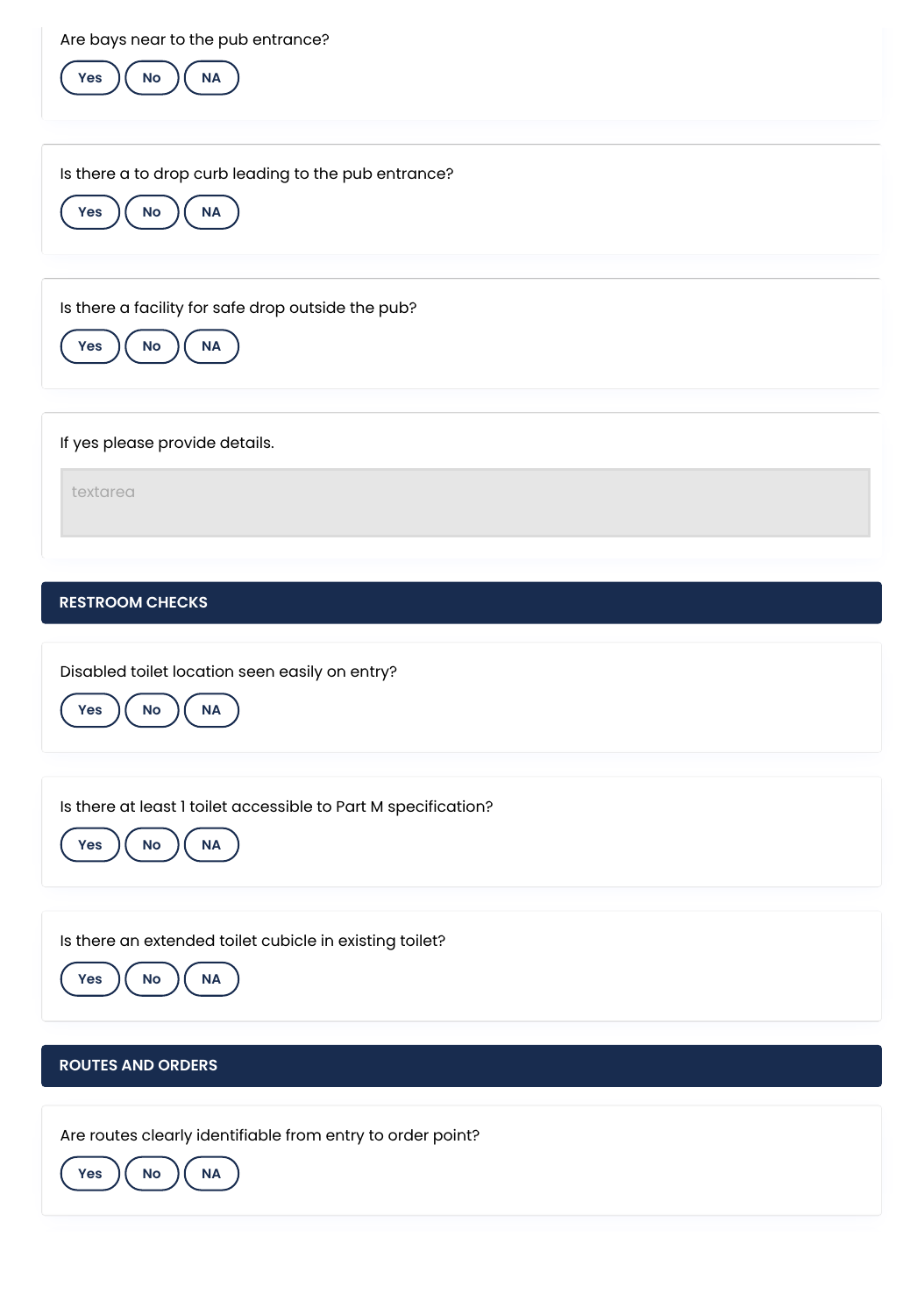| Is there a levelled access to the order point?<br>$\mathsf{No}$<br><b>NA</b><br>Yes         |
|---------------------------------------------------------------------------------------------|
| Is there a ramped access internally to the order point?<br>$\sf NA$<br>$\mathsf{No}$<br>Yes |
| Is access provided by lift to the order point?<br><b>No</b><br>$\sf NA$<br>Yes              |
| Is there a lowered bar counter for service?<br>No<br>$\sf NA$<br>Yes                        |
| Are services provided as an additional provision?<br>$\mathsf{No}$<br>NA<br>Yes             |
| <b>WAY TO GARDEN</b>                                                                        |
| Is there a levelled access to the garden?<br><b>NA</b><br>No<br><b>Yes</b>                  |
| Is there an permanent ramp access to the garden?<br>No<br>NA<br>Yes                         |
| Is access provided by lift to the garden area?<br><b>NA</b><br><b>No</b><br><b>Yes</b>      |

Is there an access via steps using temporary ramp to the garden area?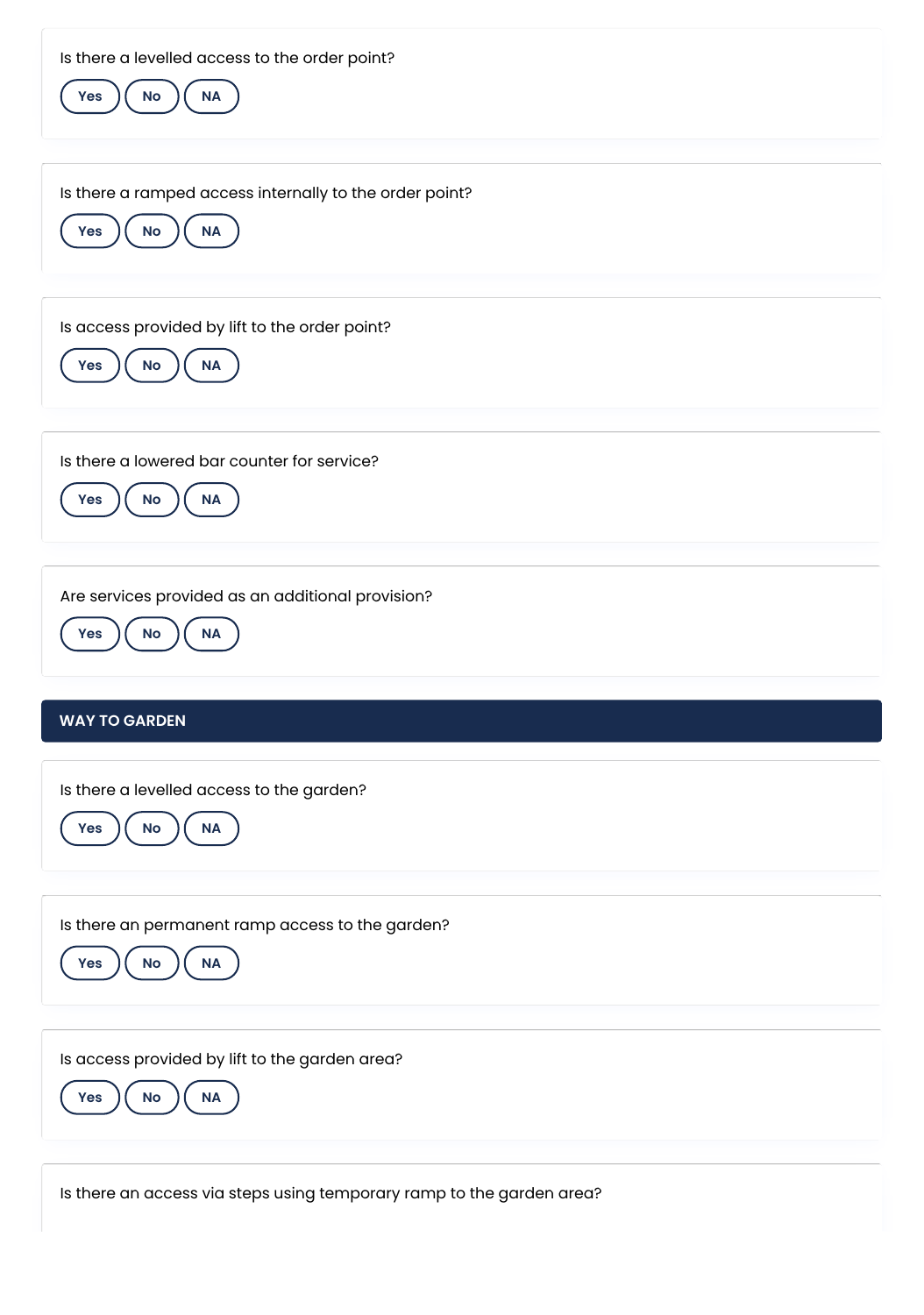

Is there an access via steps using temporary ramp to the smoking area?